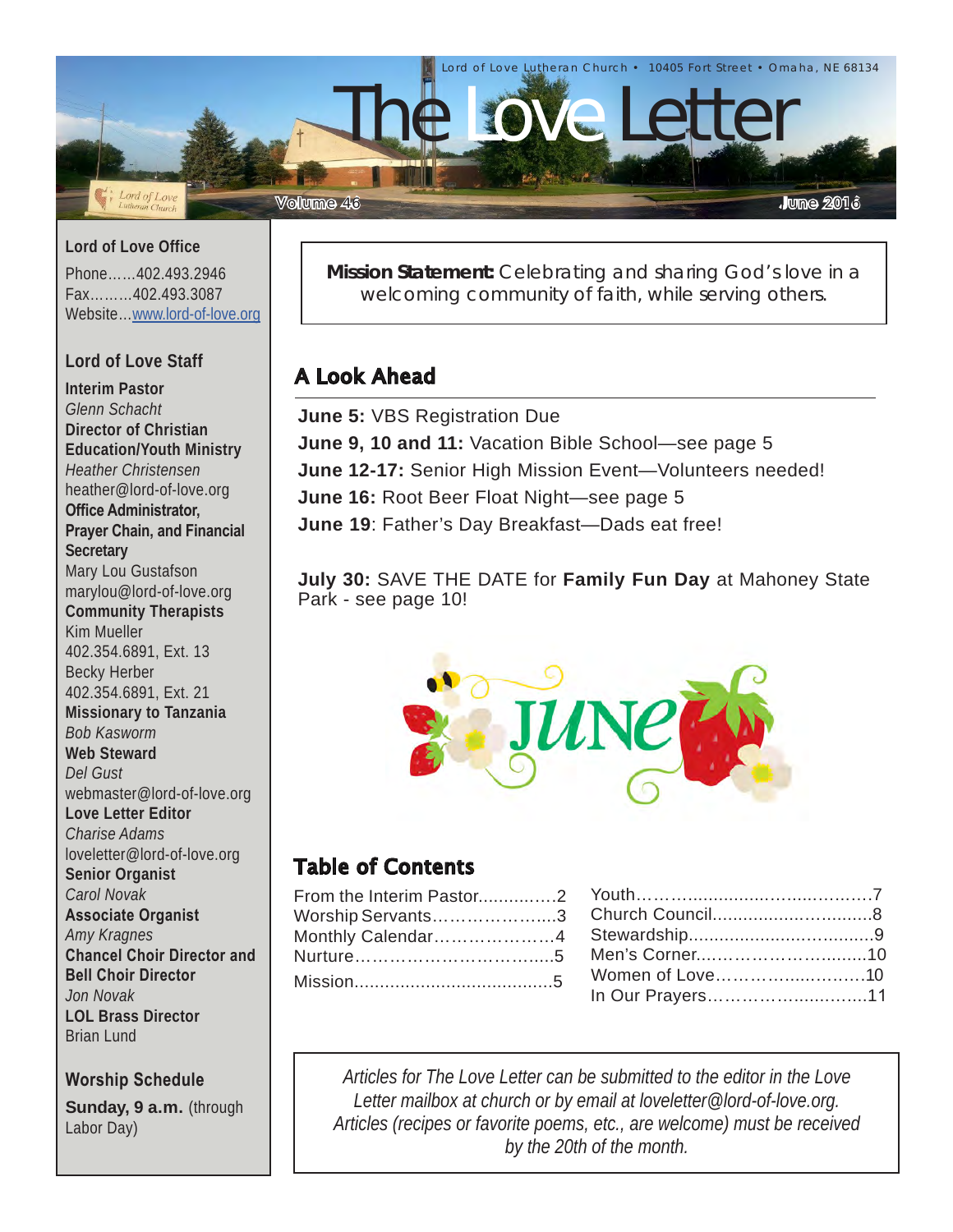## FROM THE INTERIM PASTOR'S DESK

Dear Friends at Lord of Love,

At the Vision and Coordination Committee meeting in May, after we had been informed that the Call Committee was releasing all four candidates they had interviewed and would be asking the Synod for additional candidates, the V&C Committee inquired about the effect this development would have on my retirement plans. I assured them that it was my intention to fulfill my contract to serve Lord of Love until a new pastor was called. Their gracious response was to offer me the opportunity to cut back on my hours now.

My grateful response is, "Yes." So, beginning July 1, I will be three-quarters time. This will mean that I will be in the office three days a week instead of four, and I will preach and preside at worship three Sundays a month (four in five-Sunday months). I will continue to be available for all weddings, funerals and emergency situations. Pastor Glenn

Pastor Joyce Miller, senior chaplain at Nebraska Medicine, has agreed to preach and preside the one Sunday per month I will be absent.

As I write this article, the call process has again kicked into full gear with the Call Committee interviewing two new candidates. Consequently, the length of time that I will be serving you three-quarters time may be shorter than originally thought.

However, I want to express my gratitude to the V&C Committee, the council and the entire congregation for all of your support for my ministry among you and for the opportunity to make this change in that ministry.

Peace,

## JUST FOR FUN

### The Origin of Father's Day, from newsletternewsletter.com

One Sunday in 1909, Sonora Smart Dodd listened to a sermon honoring mothers. Her mother had died years before, so her father had raised her by himself. Dodd wondered why there wasn't a day to honor fathers, so she arranged a tribute to her father at a church in Spokane, Washington. The date was June 19, 1910. Many people believe this was the beginning of Father's Day.

Another account holds that a West Virginia church held a tribute service for fathers in 1908, following a mine explosion that killed 360 men.

Regardless of which story is correct, Calvin Coolidge was the first president to designate a day to honor fathers. In 1924, he proclaimed the third Sunday in June as Father's Day.

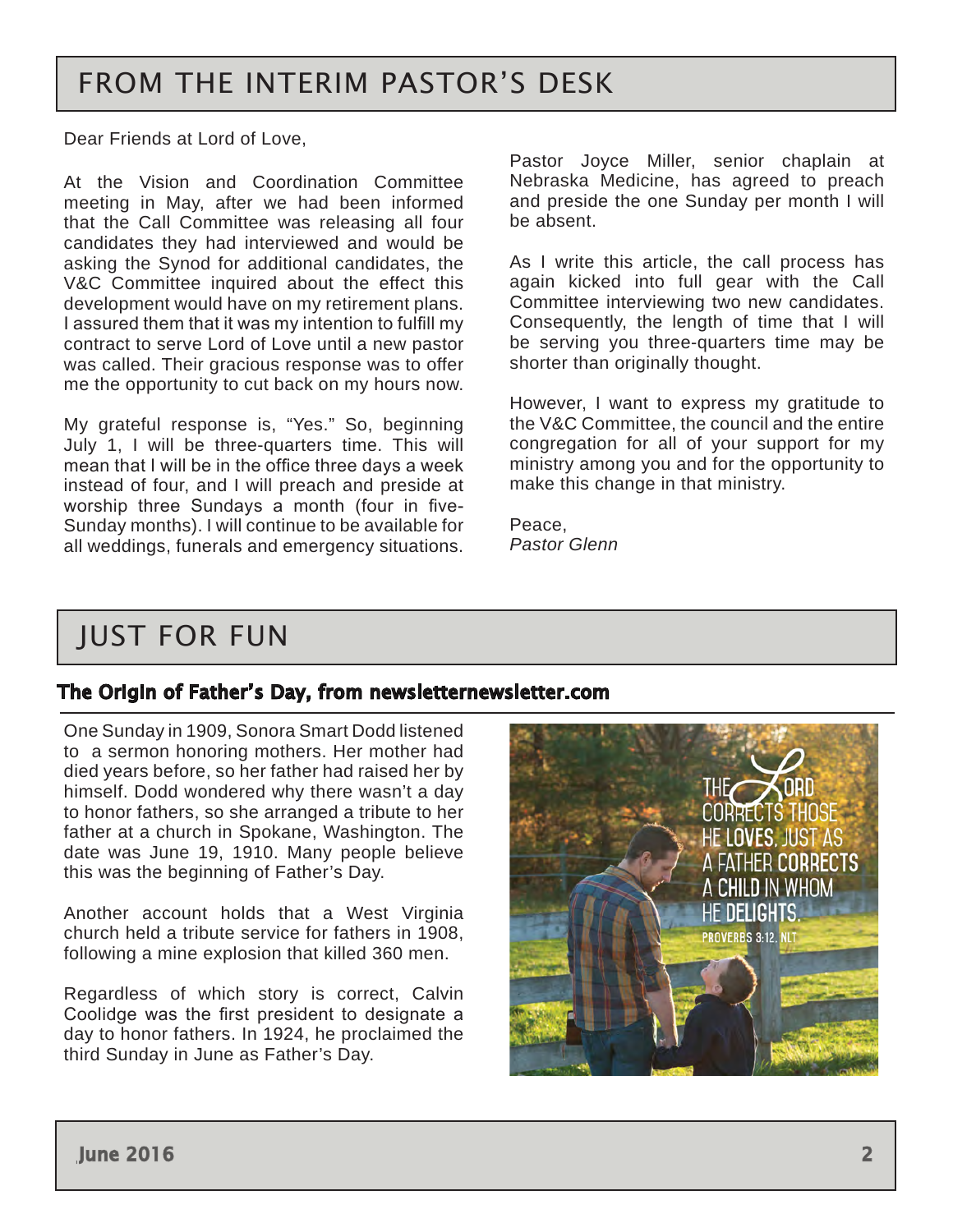# <span id="page-2-0"></span>SUMMER SUNDAY SERVANTS

#### Lord of Love's Worship Servants

|                          | June 5                                                        | June 12                                                       | June 19                                            | June 26                                                            |
|--------------------------|---------------------------------------------------------------|---------------------------------------------------------------|----------------------------------------------------|--------------------------------------------------------------------|
| Greeter(s)               |                                                               |                                                               |                                                    |                                                                    |
| 9:00a.m.                 | Ed & Marjorie Keiser                                          | Tom & Beth Olson                                              | Kenn & Shari Garder                                | Dan & Ruth<br>Manning                                              |
| Liturgist                |                                                               |                                                               |                                                    |                                                                    |
| $9:00$ am                | Judy Egr                                                      | <b>Heather Hansen</b>                                         | Matt Garder                                        | Dave Hild                                                          |
| <b>Communion Servers</b> |                                                               |                                                               |                                                    |                                                                    |
| $9:00$ am                | Dave Egr, Joan Witt,<br>Paul & Ann Kroll                      | Hansen family, Mike<br><b>Klos</b>                            | Kenn & Shari Garder,<br>Bill Baker, Sarah<br>Eagen | Connie & Brian<br>Walther, Charise<br>Adams, Kathy<br>Christiansen |
| <b>Altar Care</b>        |                                                               |                                                               |                                                    |                                                                    |
| $9:00$ am                | Mardi Fiske                                                   | Paul & Ann Kroll                                              | Joan Witt & Sarah<br>Eagen                         | Deb Quadhamer &<br>Judy<br>Messerschmidt                           |
| <b>Nursery</b>           |                                                               |                                                               | Lisa Rieff                                         | <b>Ashley Meier</b>                                                |
|                          |                                                               |                                                               |                                                    |                                                                    |
| <b>Ushers</b>            |                                                               |                                                               |                                                    |                                                                    |
| $9:00$ am                | Josh Combes, Brian<br>Walther, Brandon<br>Zalesky, Dale Finck | Josh Combes, Brian<br>Walther, Brandon<br>Zalesky, Dale Finck | Dave Lueders, Adam<br>Lueders, & volunteers        | Dave Lueders,<br>Adam Lueders, &<br>volunteers                     |
| <b>CD Recording</b>      |                                                               |                                                               |                                                    |                                                                    |
| $9:00$ am                | Pat Brewer                                                    | Paul Christenson                                              | Dave Lueders                                       | Paul Murphy                                                        |

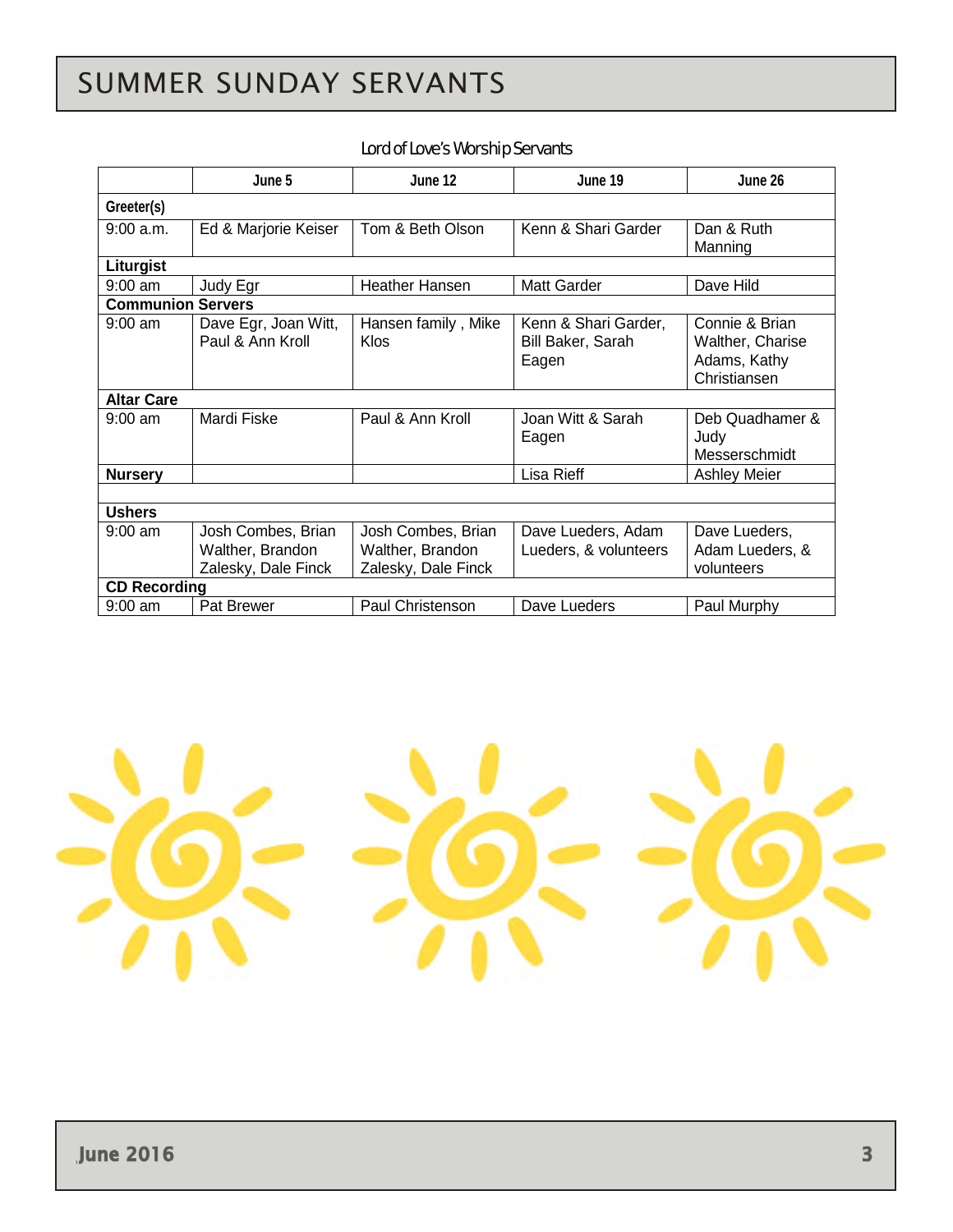# <span id="page-3-0"></span>MONTHLY CALENDAR

| Sunday                                                                                                       | Monday                                                    | Tuesday                                                | Wednesday                       | Thursday                                                                                                                                 | Friday                                              | Saturday                                                                        |
|--------------------------------------------------------------------------------------------------------------|-----------------------------------------------------------|--------------------------------------------------------|---------------------------------|------------------------------------------------------------------------------------------------------------------------------------------|-----------------------------------------------------|---------------------------------------------------------------------------------|
|                                                                                                              |                                                           |                                                        | 1                               | 2<br>7:00pm B oy Scouts                                                                                                                  | 3.<br>7:30pm AA Meeting Fellowship Hall             | 4<br>Reserved for a<br>shower<br>7:00am Merls<br><b>Breakfast</b><br>Ministry   |
| 5<br>9:00 am Worship &<br>Communion<br>10:00am Summ er<br><b>Breakfast</b>                                   | 6<br>8:00pm AA & Ala<br>Non                               | 7<br>Ouilters<br>7:00pm V ision &<br>Coordination Mtg. | 8                               | 9<br>5:30pm VBS<br>7:00pm B oy S couts                                                                                                   | 10<br>5:30pm V BS<br>7:30pm AA Meeting              | 11<br>7:00am Merls<br><b>Breakfast</b><br>Ministry<br>9:00am - 1:00 p.m.<br>VBS |
| 12<br>9:00 am Worship &<br>Communion<br>10:00am Summ er<br><b>Breakfast</b><br>1:00pmBelter Bridal<br>Shower | 13<br>Y outh Mission<br>Project<br>8:00pm AA & A1a<br>Non | 14<br>Youth Mission<br>Project                         | 15<br>Y outh Mission<br>Project | 16<br>Youth Mission<br>Project<br>12:00pm Aged to<br>Perfection Lunch<br>6:30pm Root Beer<br>Float Night<br>7:00pm B oy S couts          | 17<br>Youth Mission<br>Project<br>7:30pm AA Meeting | 18<br>7:00am Merls<br><b>Breakfast</b><br>Ministry                              |
| 19<br>9:00 am Worship &<br>Communion<br>10:00am Summ er<br><b>Breakfast</b>                                  | 20<br>8:00am Fiddle Camp<br>8:00pm AA & Ala<br>Non        | 21<br>9:00am Quilters<br>7:00pmChurch<br>Council Mtg.  | 22                              | 23<br>8:00am Fiddle Camp 8:00am Fiddle Camp 8:00am Fiddle Camp 7:30pm AA Meeting 7:00am Merls<br>7:00pm B oy S couts<br>7:00pmSwingtones | 24                                                  | 25<br><b>Breakfast</b><br>Ministry                                              |
| 26<br>9:00 am Worship &<br>Communion<br>10:00am Summ er<br><b>Breakfast</b>                                  | 27<br>8:00pm AA & Ala<br>Non                              | 28                                                     | 29                              | 30<br>7:00pm B oy S couts                                                                                                                |                                                     |                                                                                 |

## **June 2016**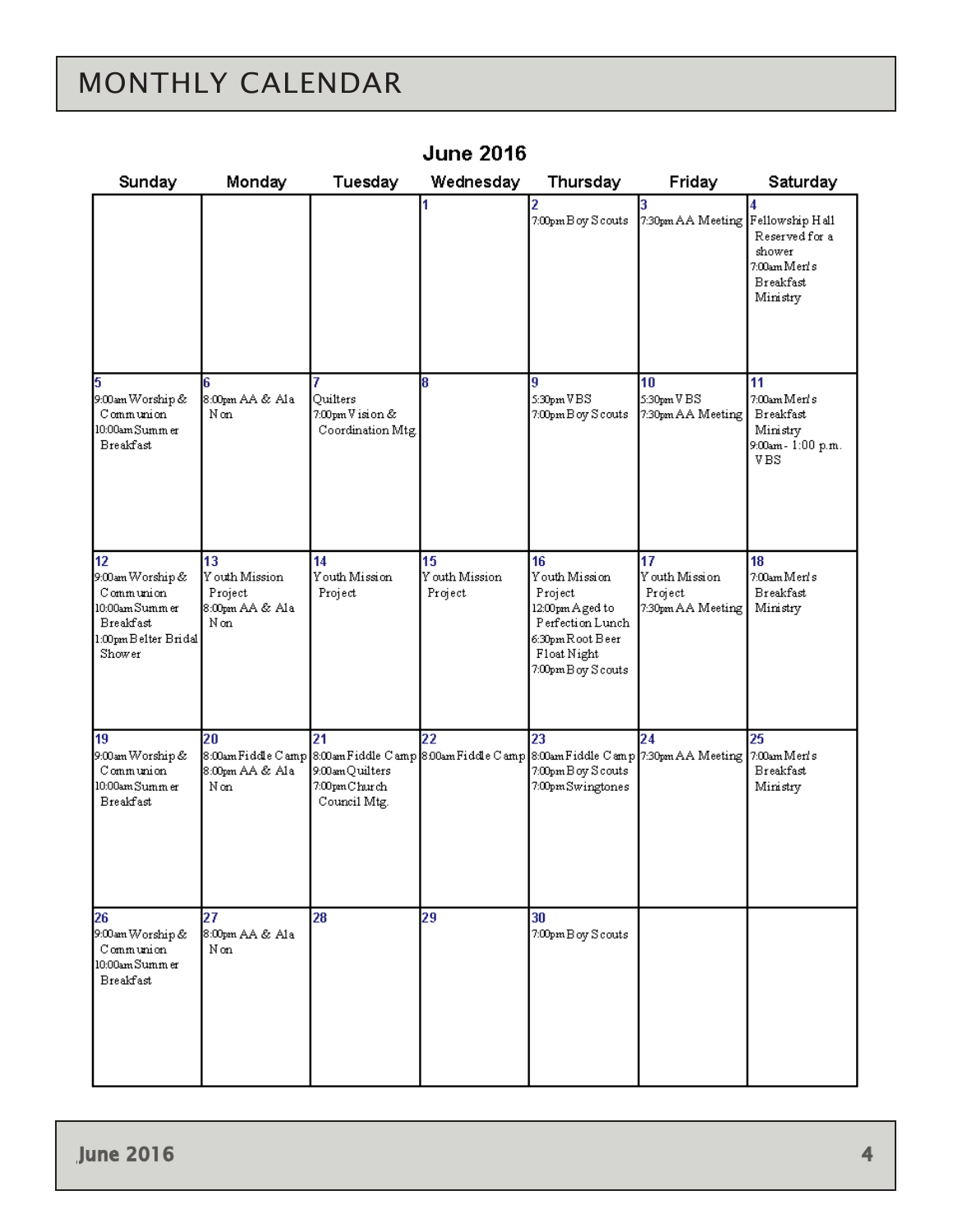## <span id="page-4-0"></span>NURTURE

### Fun Fellowship Event

Root Beer Float Night is planned for **Thursday, June 16, at 6:30 p.m.** at Lord of Love.

Bring a lawnchair for sitting outside. We will visit and hear how the youth are doing during their mission trip here in Omaha. A free-will donation will be collected.



#### Register Now for Vacation Bible School

#### Summer Breakfast

Summer Breakfasts begin **June 5**. Please consider signing up to make breakfast. The signup sheet is on the bulletin board in the narthex.

Even if you don't plan to cook, stay for breakfast after the 9 a.m. summer services.

#### Aged to Perfection Luncheon

The next Aged to Perfection luncheon is **Thursday, June 16 at noon** in the fellowship hall. All retirees are welcome.



Registration forms for VBS are now available iin the narthex. Forms will be accepted through **Sunday, June 5**.

VBS will be **Thursday and Friday, June 9 & 10, 6 to 8 p.m.** with **dinner at 5:30 p.m**. and **Saturday, June 11 from 9 a.m. until 1 p.m.** with lunch served. This year's theme is "superheroes of the Bible." Join us to learn about David, Daniel and Elijah!

## MISSION

#### Community Garden Update

Like so many homes of our members, Lord of Love's garden was hit hard by the May 10 hailstorm. The tomato and pepper plants disappeared and needed to be replanted. The potatoes were beautiful and should come back. The rabbit fence was rebuilt and restaked.

Weeding will require time and energy throughout June. Regular gathering times for the gardeners are **Mondays and Thursdays at 9 a.m.,** but weeding can be done at any time. There will be little to harvest until July.

#### Mission Possible Update

Remember, our summer breakfast proceeds will go to our ELCA Lutheran Disaster Response, particularly to victims of spring and summer storms.



Read about the work of ELCA Lutheran Disaster Response in Japan below.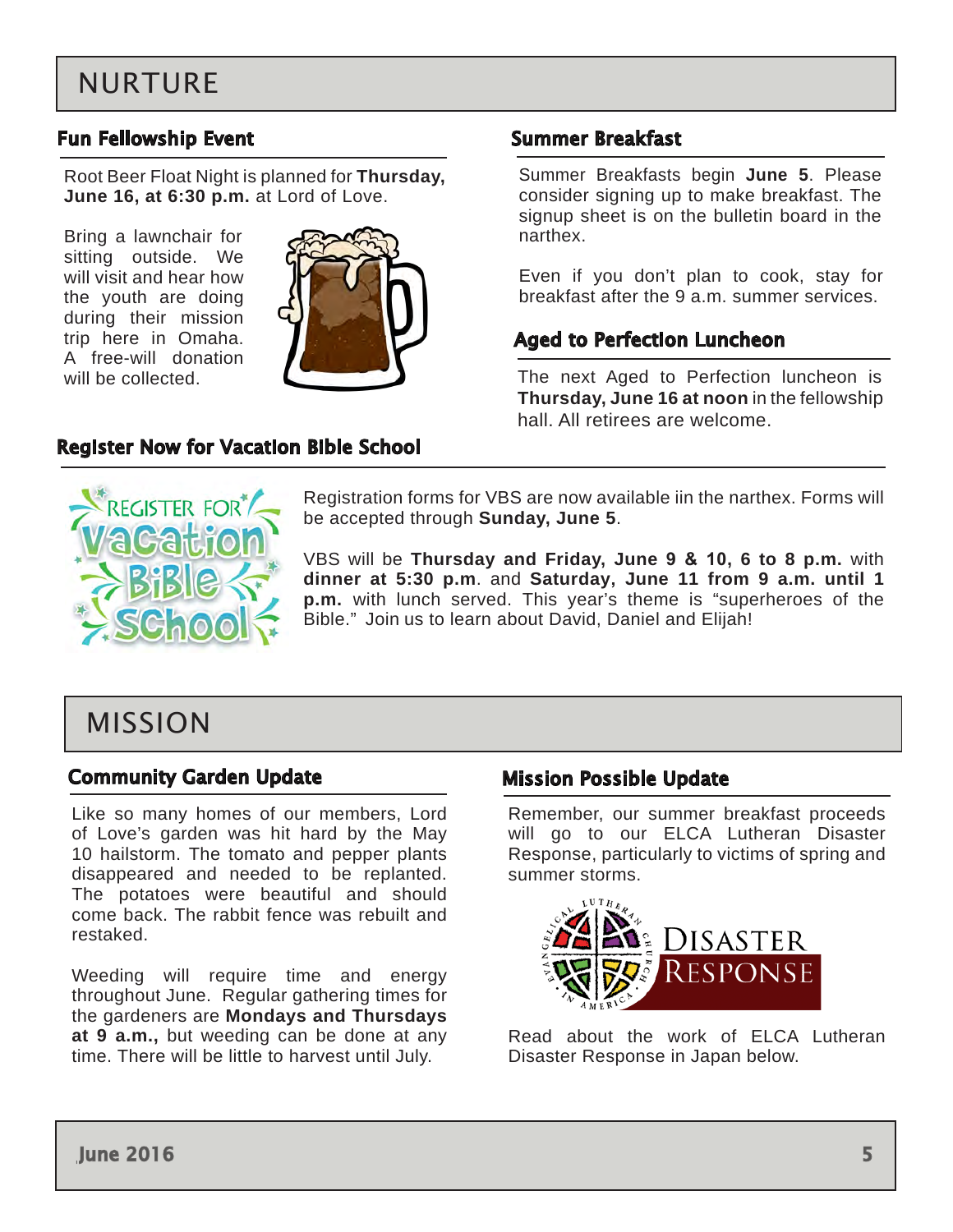## MISSION

### Japan Earthquake Response, from elca.org



### The Situation

On April 14, a 6.5-magnitude earthquake hit Kumamoto, which has a strong Lutheran presence. Several strong aftershocks and another 7.3-magnitude earthquake later, many homes have been destroyed, the death toll has reached 41 and thousands have been injured. The earthquakes and aftershocks have caused 98,000 to evacuate their homes, and water and power have been cut off in many places.

### The Response

Lutheran missionaries and our companions have been reported safe. Working with our trusted partners and the Japan Evangelical Lutheran Church, Lutheran Disaster Response will help those affected by the earthquake. The earthquakes were the strongest that have hit Japan in the last five years. While the Japanese government is responding, the Lutheran churches and schools are gathering points for people in their communities, and their members are providing assistance.

### What Can You Do

#### **Pray:**

Continue to pray for the people affected by the earthquakes; may God's healing presence comfort them in their time of need.

#### **Give:**

Gifts to [Japan Earthquake](https://community.elca.org/donations/japan-earthquake) will be used to assist those impacted by the earthquake until the response is complete.

#### **Connect:**

To learn more about the situation and the ELCA's response:

- Sign up to receive Lutheran Disaster Response [alerts](http://listserv.elca.org/cgi-bin/wa.exe?SUBED1=DISASTER&A=1).
- Check the Lutheran Disaster Response [blog](http://blogs.elca.org/disasterresponse/).
- Like Lutheran Disaster Response on [Facebook](https://www.facebook.com/LutheranDisasterResponse) and follow @ELCALDR on [Twitter](https://twitter.com/elcaldr).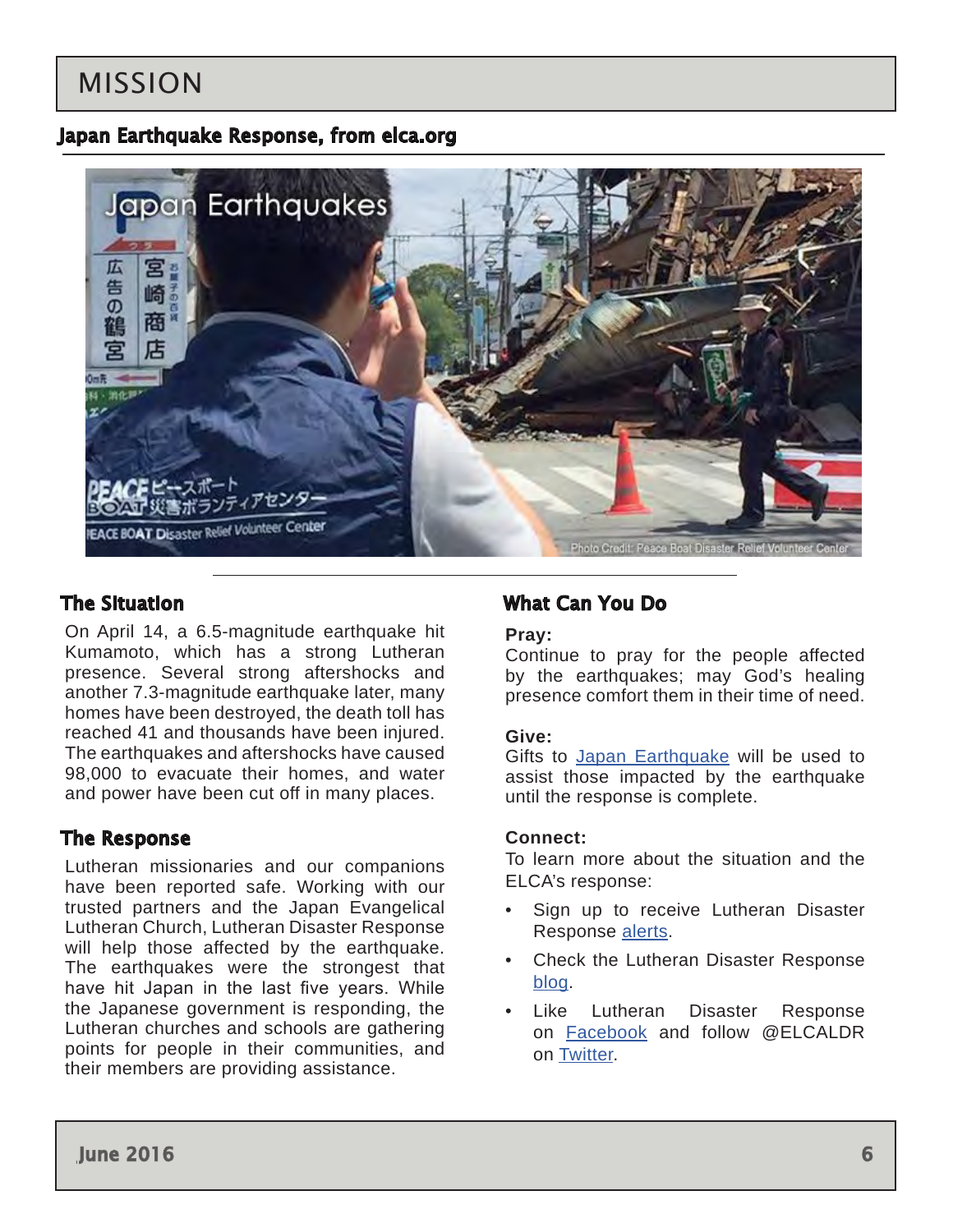## <span id="page-6-0"></span>Rise Up Omaha - Called to Serve

Our Youth Mission trip this year is taking place right here in our community of Omaha. The youth will be staying at the church for the entire week, showering at Sunny Slope pool, and giving of their time and service to various organizations here in Omaha.



We will start each morning with 200 other children and youth from around the community at Kountze Memorial Lutheran in downtown Omaha. Song, devotion and a focus on scripture each morning from the Bishop and other pastors will inspire our daily service. With more than 40 service sites and organizations participating, there will be a lot of "God's Work with Our Hands" going on!

The Lord of Love youth will be spending their afternoons learning about a few additional organizations and about their community. We will be touring the Durham Museum to learn about the history of Omaha and then will compare that to what we see today.

On Monday, we will tour the Open Door Mission. Then we go back on Thursday to make sack lunches, share in the lunch meal with their participants, and then go into downtown Omaha to assist in handing out the sack lunches to the homeless. On Tuesday, we will eat lunch at Table Grace Café and then stay for their Bible study and music. Matt Weber will then talk with the youth about his and Simone's mission and vision for Table Grace. Wednesday we will have a tour of the Lutheran Family Services North Omaha site and learn what they are doing in that facility. Thursday we will prepare to share a little at the Root Beer Float Night about what we've experienced so far.

Add in some Tour of Omaha experiences, devotion and worship, and we have a packed week.

The biggest support the Congregation can provide is prayers: Prayers that the Holy Spirit guides our week, touches the hearts of our youth and shows how great God's love is for each one them.

It's scary to go out on my own and prepare a week like this for our youth and not have another organization doing the programming. I'm stepping out in faith that God is guiding this experience and he will keep us safe and in his loving arms, providing the opportunity to experience his love at work in our lives, and opportunity to draw closer as brothers and sisters in Christ in this family of Lord of Love and in our community.

*--Heather Christensen*

## Youth Group Outing at Mahoney

#### **Save the Date: Saturday, July 30**

The Men's breakfast group will be hosting a picnic shelter and meal that day. We will go out early as a youth group and spend the day taking in many of the activities offered at Mahoney State Park. Climbing the tower, hiking, maybe some horses or swimming… We'll carpool out and spend the day!

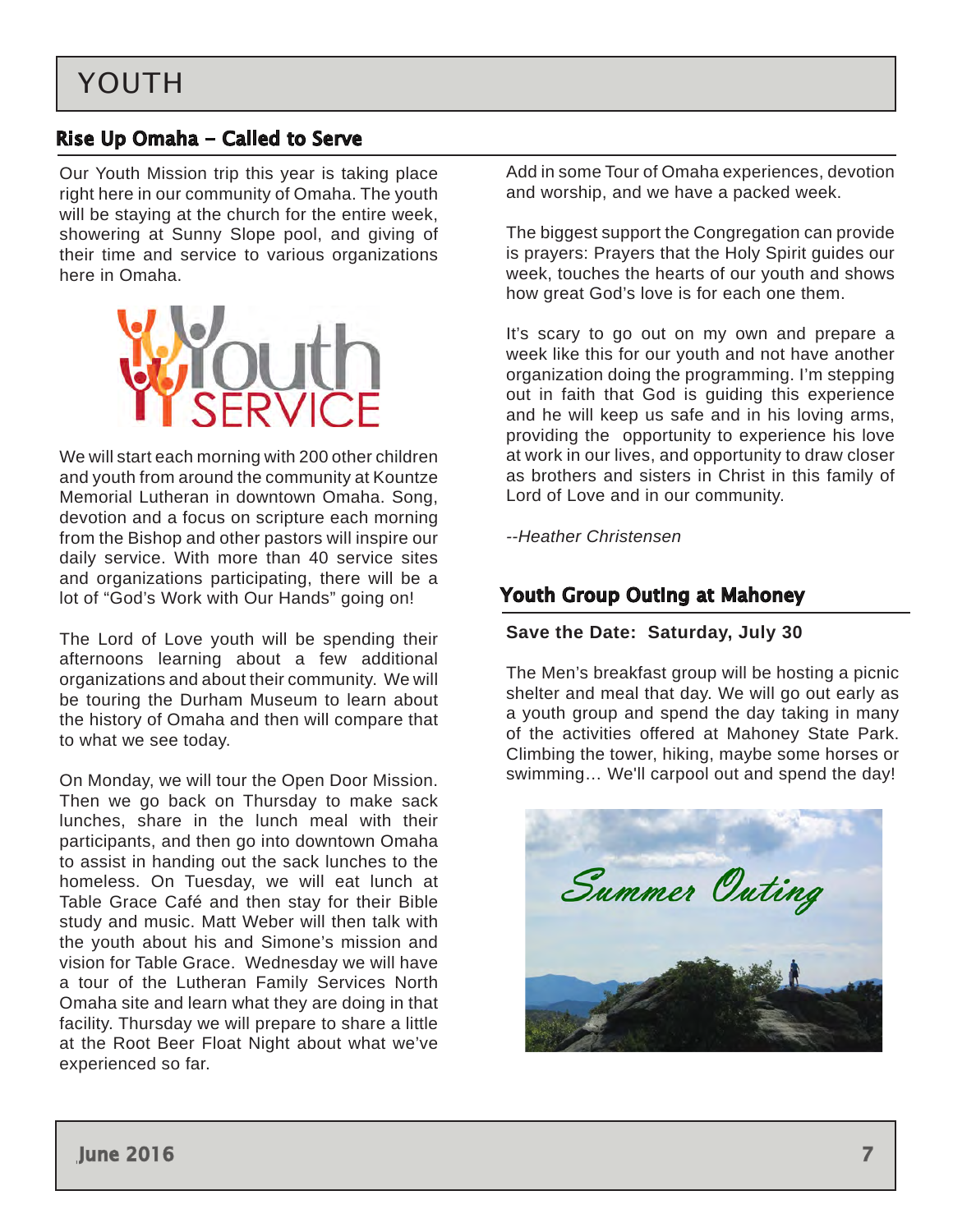# <span id="page-7-0"></span>CHURCH COUNCIL AND RESOURCES

#### **2016 Lord of Love Church Council**

*Vision and Coordination***:** Brian Walther, President; Dave Hild, Vice-President; Kathy Christiansen, Secretary; Jackie Combes, Treasurer

*Nurture:* Laurie Heavey and Susan Lueders *Outreach:* Paula Foster and Scott Reinhardt *Resources:* Craig Pennell and Bill Quackenbush *Worship:* Doug Aden and Heather Hansen



### May Council Meeting Minutes

The Lord of Love Church Council met on May 17, 2016. Some of the highlights of the meeting include:

- Review of the Treasurer's Report, which showed a decrease in offerings this past month. Budget deficit has increased once again.
- Discussions continue about ways to reduce the budget deficit. Please watch your church mailbox for more information.
- Resource Ministry reported that they will have someone out to check the roof for storm damage. They had placed "No Parking" signs on the West Drive, but they signs had been knocked down in the storm on May 10.
- Pastor Glenn reported that he had asked the Vision and Coordination team about reducing his full-time status to three-fourths time and his request was approved. He will remain available for emergency items and funerals and will adjust his office days accordingly. He will begin the part-time status on July 1, 2016.
- Heather Hansen reported that the meeting with the Nebraska Synod representative had gone well and that the Call Committee will be interviewing two new candidates in the next week and a half.
- Final discussions and paperwork are taking place with the insurance company and DHHS for the reinstatement of the preschool and should be finished soon. As soon as they are complete, enrollment can begin.
- Next Church Council meeting will be June 21, 2016 at 7 p.m.

### Giving Status

 **General Fund financial information for April 2016:**  Actual Income - \$24,847.16 Actual Expense - \$26,088.72

**Year-To-Date as of the end of April:** Actual Income - \$108,046.85 Actual Expense - \$108,859.24

As of the end of March, the **available cash deficit has increased**. It is (13,635.53). Weekly offerings of \$7,217 are needed to meet budgeted expenses. The weekly offering average through the end of April was \$6,245. The monthly offering average was \$26,539.25 at the end of April down from \$27,357 at the end of March. Please remember that we will have additional expenses this year associated with calling a new pastor. Thank you for your continued prayers and contributions as we move forward.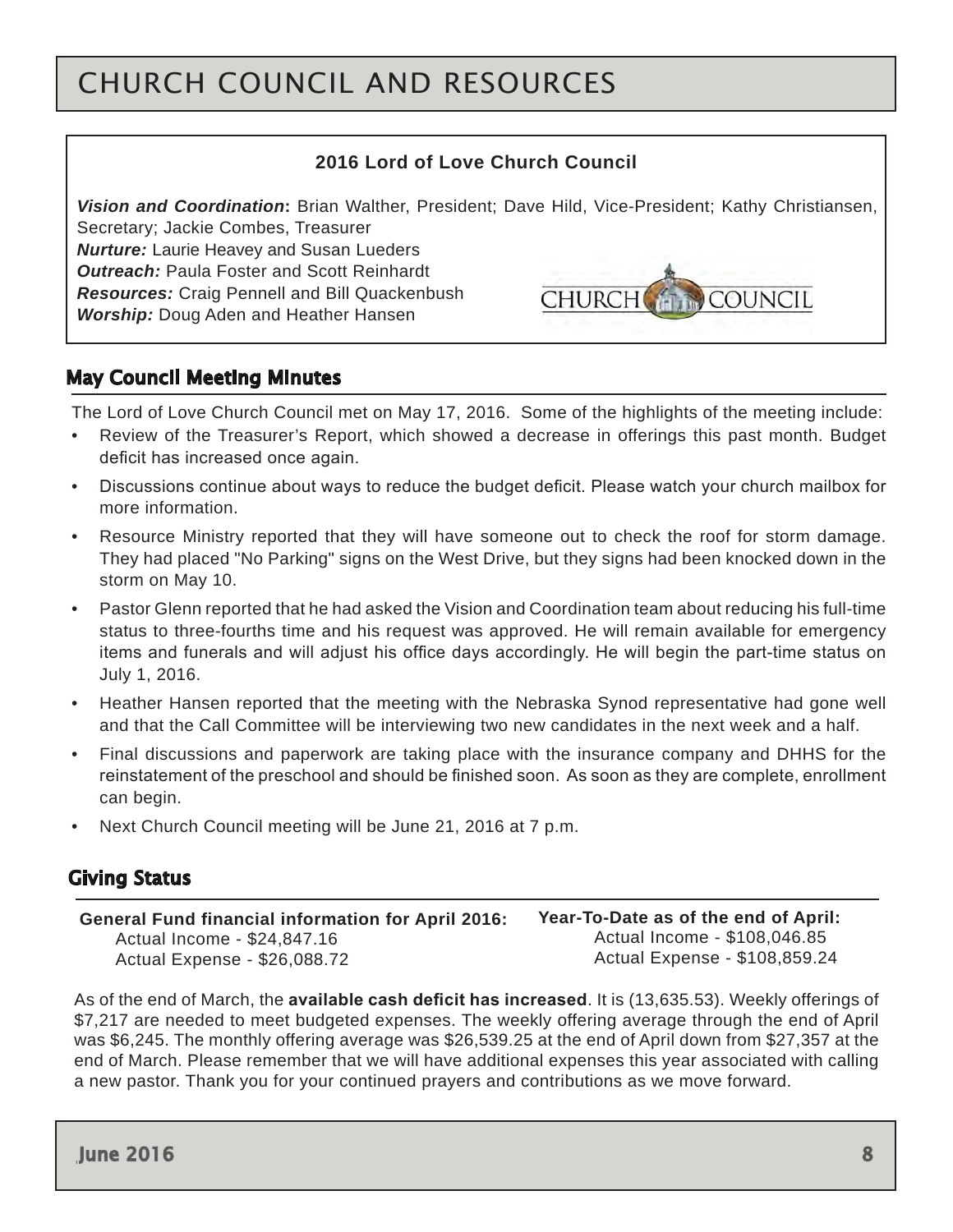## <span id="page-8-0"></span>STEWARDSHIP

### Giving Status: How You Can Help

At year end, we gave a few examples of how to eliminate the deficit. Those examples were by family unit. And we know all family units do not have the same giving capacity.

But what if we supposed there were 13 months in 2016? What if each family unit gave one additional months offering? As an example, a family unit contributes \$100 a month for 12 months for a total of \$1,200 for the year. If that same unit would contribute an additional \$100 in 2016, they would contribute \$1,300 for the year or an average of \$108.33 each month. Based on the monthly average of \$26,539.25 shown above, if each family were able to do this, we would eliminate the deficit and your church would have additional money to work with. At the same time, you could be anticipating your stewardship pledge for next year. Just a little something for all of us to think about.



### "One Thing You Lack," by Rex Quadhamer

*"One thing you lack," Jesus said. "Go, sell everything you have and give to the poor, and you will have treasure in heaven. Then come, follow me." Mark 10:21*

What is it that we like to hold on to? The things we can't give to Jesus because they're ours? When it comes to investing our gifts from God (our time, our talents, or our possessions), we often think of our comfort level and not our faith level! However, Jesus talks about a different kind of investing: that of investing your life.

This passage in Mark 10 tells about a rich young man who wanted to know how to how to get eternal life. Jesus' answer shocked those listening. What? Sell everything he had? And give to who? Why would Jesus ask him to do that? Because Jesus knew that the man loved his earthly treasure more than his heavenly treasure.

In verses 28-31, Jesus says that those who give up something to follow him will receive a hundred times what they gave up. That is a great return on your investment. In comparison, if you invest your money and get a 10-12 % return, you're doing pretty well. Jesus tells us to give up everything in order to receive a hundred times that much in return. Investing your life in Jesus is a sure thing.

This is not a "prosperity gospel" promising that God will make you rich. This verse tells us of blessings in the form of "treasures in heaven" (God's love). Many times, our blessings come from *giving* rather that getting. Whether it is money, time, or possessions that we give God, we cannot out-give Him. He will always bless you with more than you give.



"Store up for yourselves treasures in heaven, where moth & rust do not destroy, & where thieves do not hreak in and steal." Matthew 8:20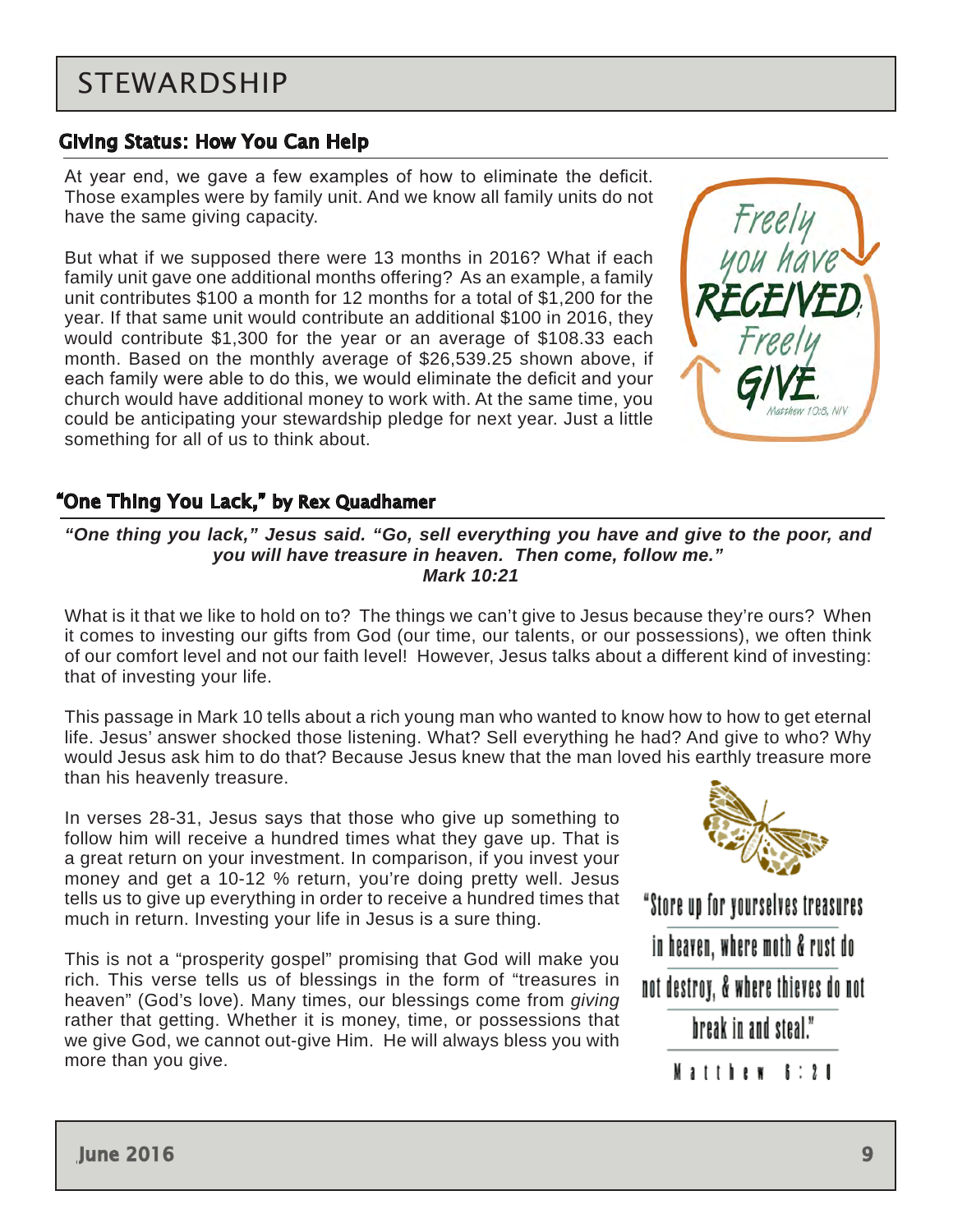## <span id="page-9-0"></span>MEN'S NEWS CORNER

### Family Fun Day

#### **Mark Saturday, July 30 on your calendars!**

The Men's Group has reserved a picnic shelter at Mahoney State Park for July 30. We are sponsoring a day for families to come out and enjoy all the activities at Mahoney. We will have a meal in the late afternoon or evening at the picnic shelter. More information will come your way soon!

### Men's Softball Team

As of May 16, the softball team has one win, one loss and three rainouts. So rain is winning. When it stops raining on Monday evenings, watch us play at Kelley Softball complex (124th and Fort) on Field 5 (last one along the entrance road) or Field 8 (the field closest to Fort Street). We go out for pizza after 6:30 p.m. games and anyone is welcome to join us.

If you are interested in playing on the team or have questions, contact Don Rowen at 402.965.8977 or drowen@unomaha.edu.

## WOMEN OF LOVE

#### Father's Day Breakfast

The Women's Team will prepare and serve breakfast for Father's Day on **Sunday**, **June 19** after the 9 a.m. service. **All fathers eat free!**



Join us for a fun time by dusting off and wearing your favorite tie/bow tie. Prizes will be awarded for the most colorful, unique, oldest, etc., ties worn. Men: If you choose not to wear a tie, please slip one in your pocket to share with friends at your table during breakfast. Thanks!



#### **Remaining Schedule for Softball**

| June 13         | 7:30 p.m. at Kelley 5       |
|-----------------|-----------------------------|
| June 20         | 6:30 p.m. at Kelley 5-Pizza |
| June 27         | 9:30 p.m. at Kelley 5       |
| July 11         | 6:30 p.m. at Kelley 5-Pizza |
| July 18         | 8:30 p.m. at Kelley 5       |
| July 25         | <b>Makeup of Rainout</b>    |
| <b>August 1</b> | <b>Makeup of Rainout</b>    |

#### Bible Study Reunion Reminder

Years ago, we had only one "Gather" Bible study. Originally, the group met in a fast food pizza restaurant called "The Snappy Tomato." It closed and a Chinese restaurant filled the space, the Hong Hing, or as Karen Armitage called it, "The Snappy Snow Pea."

After the one group became two groups, we have had periodic reunions. Well, it's time to have another reunion!

All women are invited to meet at Hong Hing, 90th and Fort in the Plaza North shopping center, at **6 p.m. on Monday, June 6.**